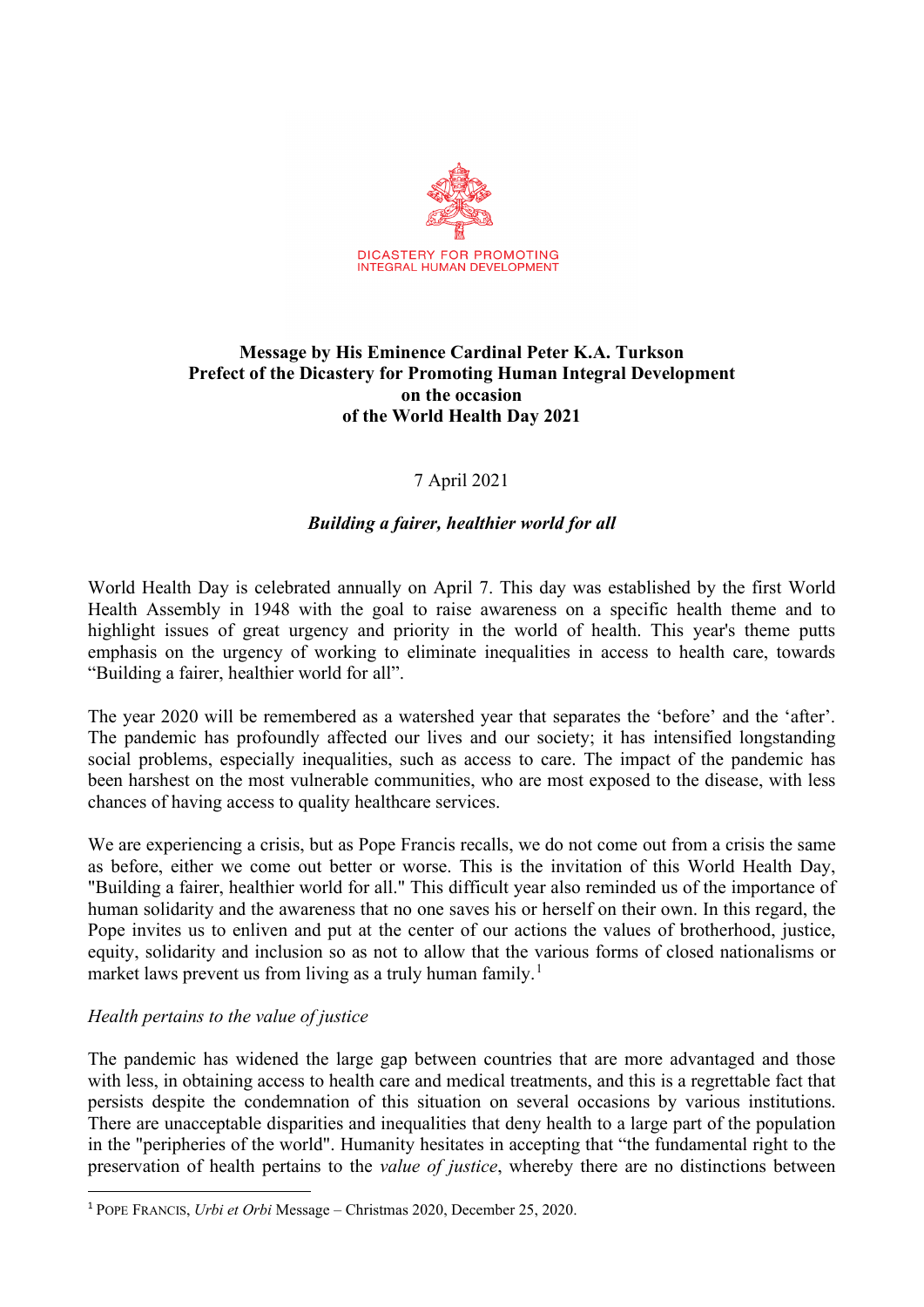peoples and ethnic groups, taking into account their objective living situations and stages of development, in pursuing the *common good*, which is at the same time the good of all and of each individual. Among others, the civil community in particular must take on this responsibility for the common good»<sup>[2](#page-1-0)</sup>. It is hoped that "the right to health care and the right to justice ought to be reconciled by ensuring a fair distribution of healthcare facilities and financial resources, in accordance with the principles of solidarity and subsidiarity"<sup>[3](#page-1-1)</sup>. More equitable and more just health systems can be built on these two principles. But in order to do this, it is necessary to first of all rethink the concept of health, as *integral health*.

# *For an integral health*

For a fairer and healthier world, it is necessary to acquire a different overall view on human health and care that takes into account the physical, psychological, intellectual, social, cultural and spiritual dimensions of the person. Acquiring this integral view allows us to understand that ensuring that everyone receives the necessary health care is an act of justice, that is, giving the person what is in his/her right. Those who care for the ill and suffering must have this overview, continually inspired by a holistic vision of care: a unanimous effort of health and pastoral workers for the integral health of their patients.

We extend our esteem and gratitude to the caregivers who, despite the many limitations and shortcomings of the health systems, have not given up, fighting for the health of their patients; they have been faithful to their own vocation which finds its source in compassion. "Compassion is also a privileged way to promote justice, since empathizing with the others allows us not only to understand their struggles, difficulties and fears, but also to discover, in the frailness of every human being, his or her unique worth and dignity. Indeed, human dignity is the basis of justice, while the recognition of every person's inestimable worth is the force that impels us to work, with enthusiasm and self-sacrifice, to overcome all disparities"<sup>[4](#page-1-2)</sup>.

#### *For a healthier world*

In the current pandemic experience we discover that we are brothers and sisters, we are all in the same boat, responsible for one another, and that our well-being also depends on the responsible behavior of all<sup>[5](#page-1-3)</sup>. Humanity rediscovers the sense of mutual interdependence: a common home, for a common care for creation and for the people who inhabit it. In true fraternity, individualism and selfishness can be defeated by the reaffirmation that only the search for the good of all can lead to good for me. The pandemic, in particular, has taught us that health is a common good so that by protecting one's own health, the health of the other and of the entire community are protected as well.

An issue that deserves special attention is mental health, severely put to the test, in this pandemic period. In this regard, the Dicastery for Promoting Integral Human Development has drawn up a document, which can be consulted on its website<sup>[6](#page-1-4)</sup>, entitled: "*Accompanying people in psychological distress in the context of the COVID-19 pandemic*. *Members of one body, loved by one love*". The

<span id="page-1-0"></span><sup>2</sup> *New Charter for Health Care Workers*, n. 141

<span id="page-1-1"></span> $3$  POPE FRANCIS, Message of His Holiness Pope Francis to the Participants of the  $32<sup>nd</sup>$  International Conference on the theme: *Addressing Global Health Inequalities*, November 18, 2017

<span id="page-1-2"></span><sup>&</sup>lt;sup>4</sup> POPE FRANCIS, Message of His Holiness Pope Francis to the Participants in the 32<sup>nd</sup> International Conference on the theme: *Addressing Global Health Inequalities*, November 18, 2017

<span id="page-1-3"></span><sup>5</sup> Cf. POPE FRANCIS, Encyclical Letter, *Fratelli Tutti*, n. 32

<span id="page-1-4"></span><sup>6</sup> Cf.https://www.humandevelopment.va/it/news/2021/accompagnare-le-persone-in-sofferenza-psicologica-nel-contestod.html